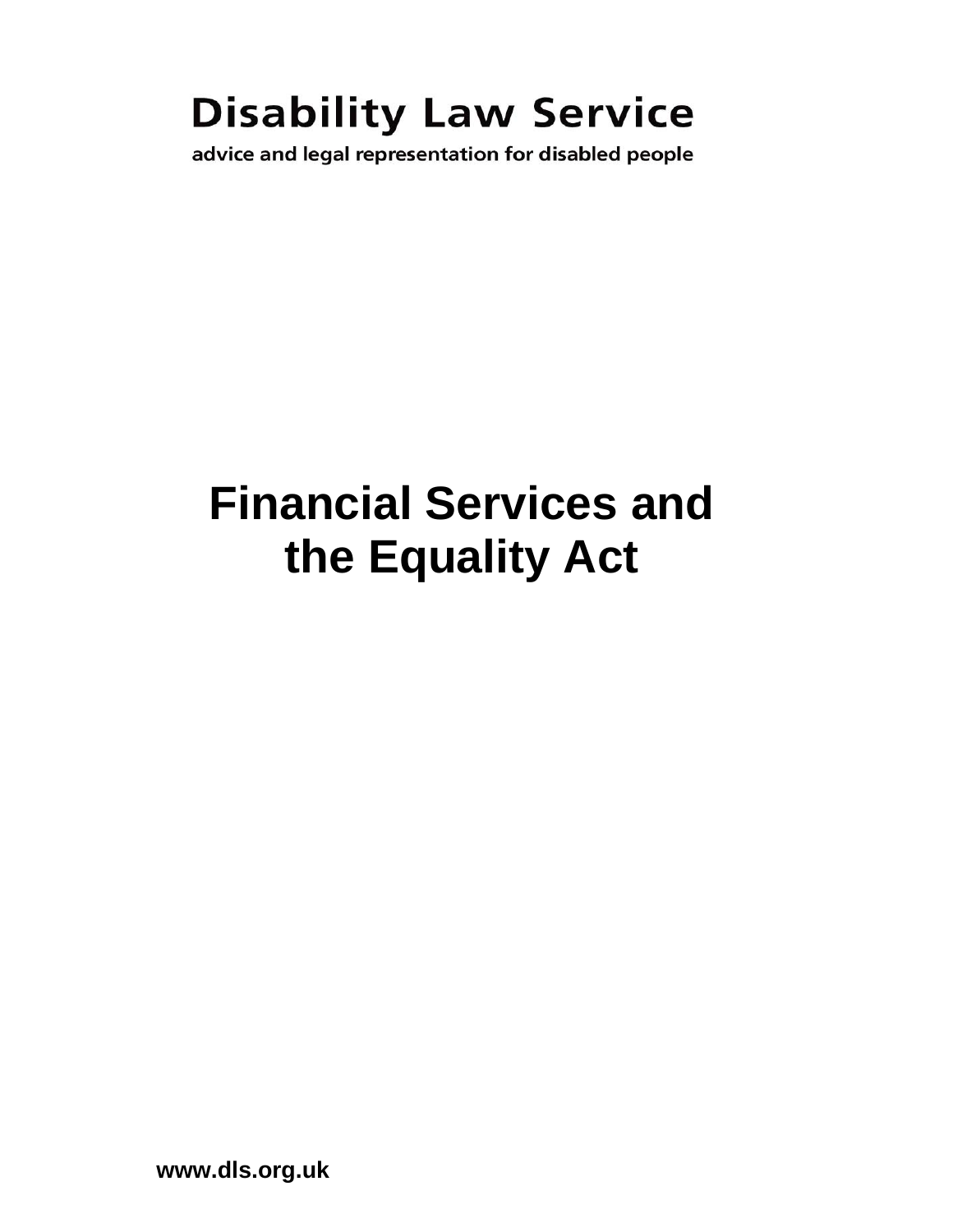# **Financial Services and the EA**

The Equality Act applies to any financial business that provides services to members of the public. Financial providers therefore should ensure that they do not discriminate against people on the grounds of a protected characteristic which could be done by:

- Refusing to provide a person with a service which is provided to other members of the public.
- By no longer providing someone with an existing service which is provided to other members of the public e.g. by no longer offering credit with respect to a loan because the person is disabled but continuing to do so for other customers.
- By providing a person with a service of worse quality than it would normally provide e.g. by making someone wait longer for financial advice because the person is disabled.
- By providing a service in a way that is worse compared to those for whom it would normally provide the service e.g.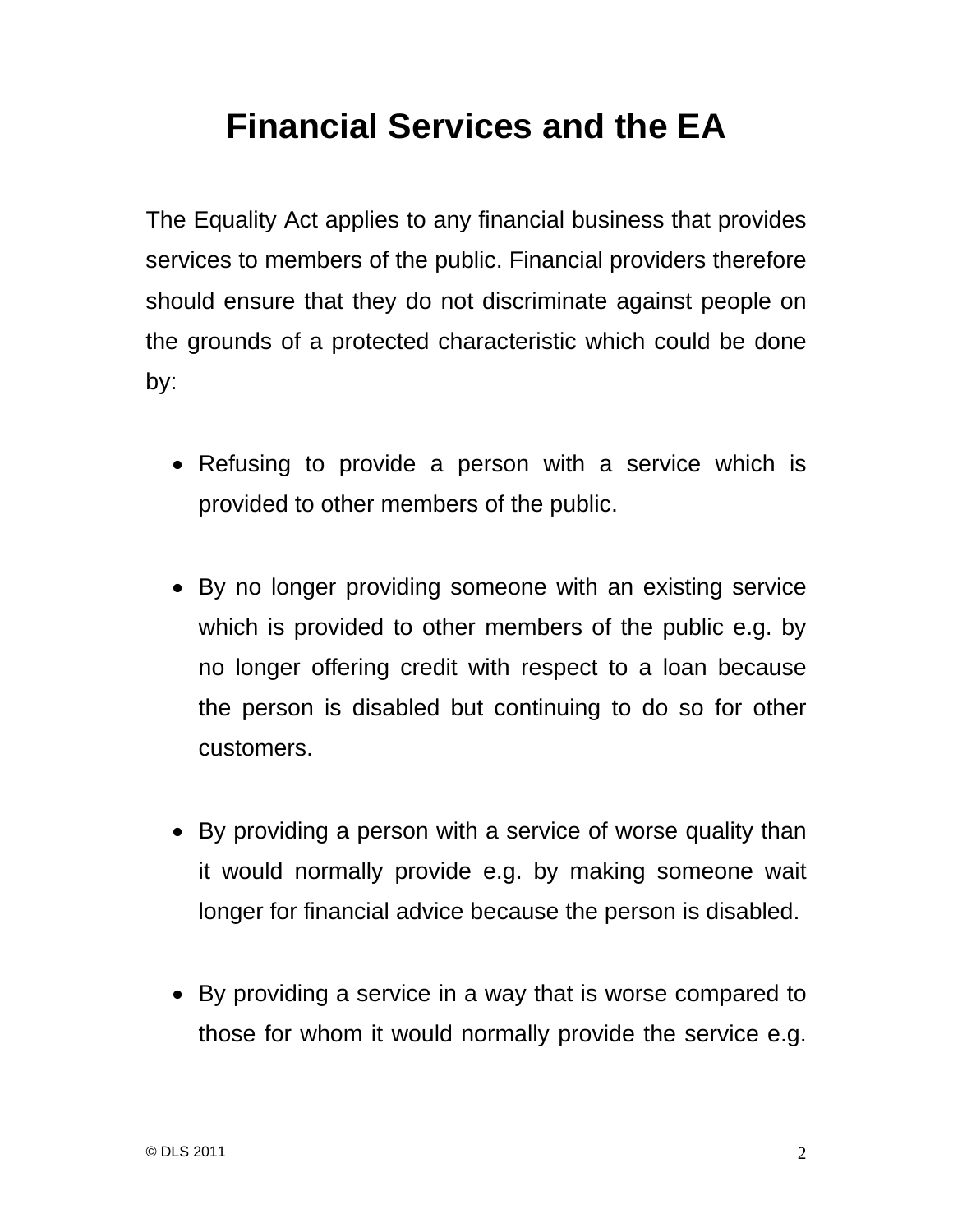treating someone in a hostile way when they apply for a loan.

• By providing a service on less favourable terms than it would normally provide the service e.g. by charging someone more or imposing extra conditions on them (although there are some exceptions to this, please see below).

Financial providers must also make sure they do not indirectly discriminate through the use of their policies and procedures e.g. by insisting someone attends the bank in order to obtain a loan but the bank itself is not accessible to wheelchair users. Another example would be a small credit company who only provides loans to people who work full time. Because disabled people statistically are more likely to have part time jobs, this could constitute indirect discrimination.

However, financial providers can provide a service on more favourable terms to those who have a protected characteristic e.g. a credit union targeting local female loan parents who struggle to get a traditional bank loan if they can justify the need is unique to women.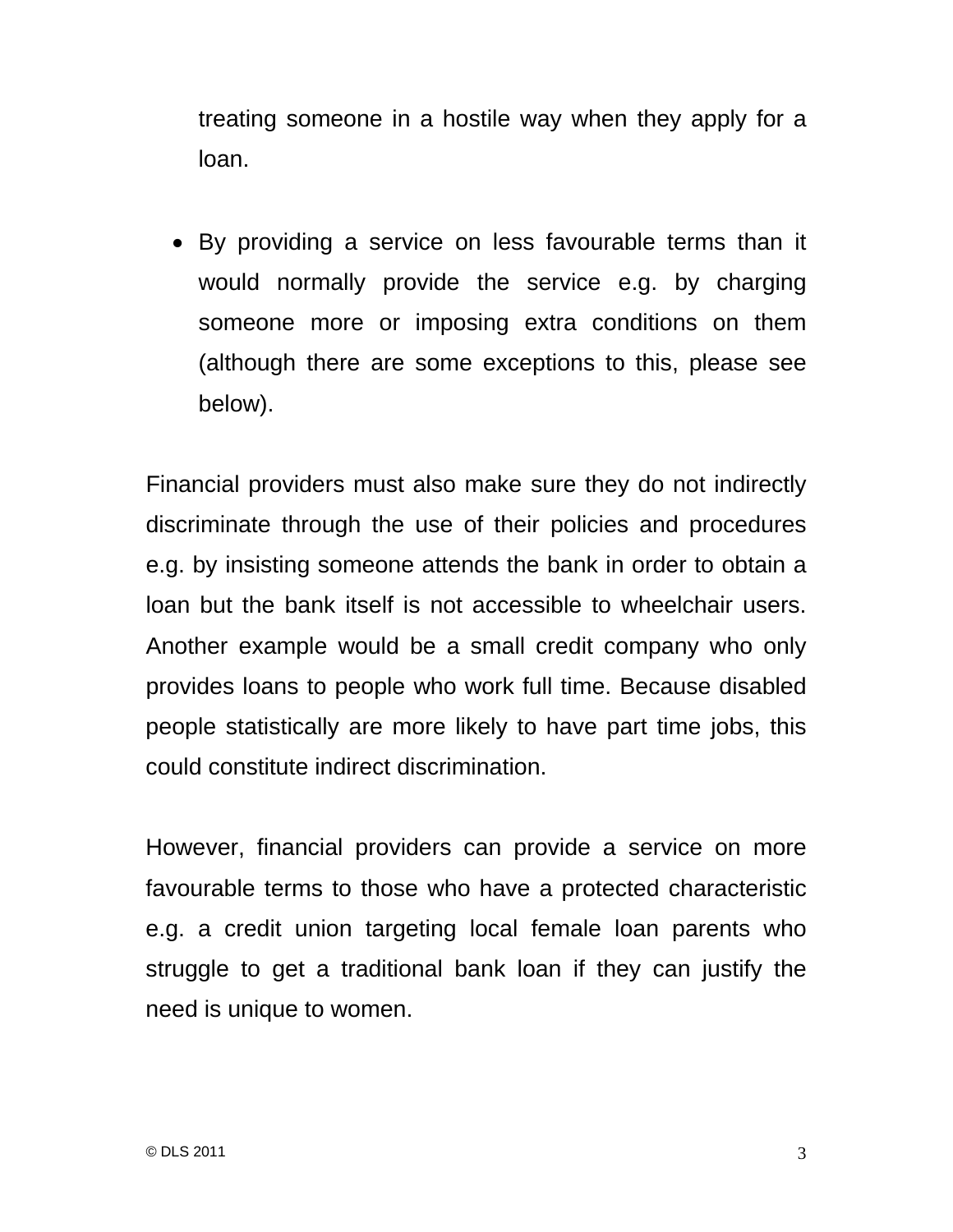There may be occasions when a financial provider refuses to enter into a contract with a disabled person which can be justified. This would be if the provider is concerned that the disabled customer is unable to understand a particular transaction. Such an example would be a person with senile dementia who applies for a store credit card. Although he can make the repayments, the finance company has good reasons for believing that he does not understand the nature of the legal agreement and obligations involved and his application is refused. Such discrimination may be justified.

### How to enforce your rights under the Act

If you are concerned that you have been discriminated against by a service provider you should first write a letter to the provider setting out your concerns. In the letter you should identify the type of discrimination that you believe has occurred and what action you would like the service provider to take. This may include asking the service provider to adjust its policy or provide a ramp so that you can access the shop. You should also ask the service provider to respond within a specified time, usually 14 days.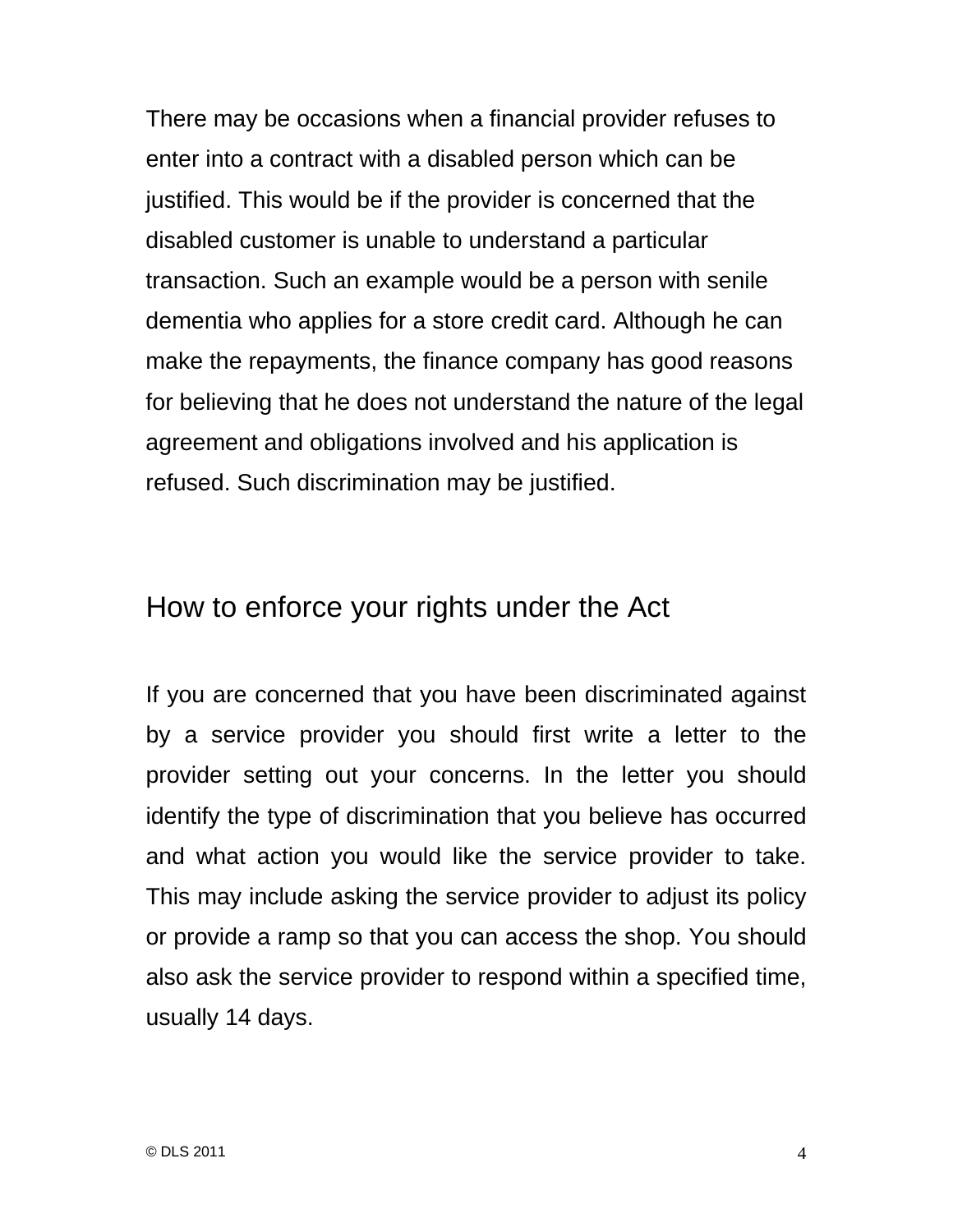You could also consider sending a disability questionnaire to the service provider requesting information on their policies towards disabled people. Such a questionnaire will assist you in determining the strengths and weakness of your case. Examples of the questions you may wish to pose in the questionnaire can be found on the Equality and Human Rights Commissions website: www.equalityhumanrights.com. The questionnaire should be sent within six months of the act of discrimination and should be done before you think about issuing a claim in the Courts. The service provider then has eight weeks in which to complete and return the questionnaire. In the event the service provider refuses, the Court can draw inferences from the provider's refusal to complete the questionnaire.

In the event you are unable to resolve matters with the service provider, you may wish to consider issuing a claim for disability discrimination in the County Court. Such claims must be issued within six months less one day of the act of discrimination. If you win in the County Court, the Court can order the service provider to pay you compensation or can issue an injunction forcing the service provider to take steps to avoid discrimination in future.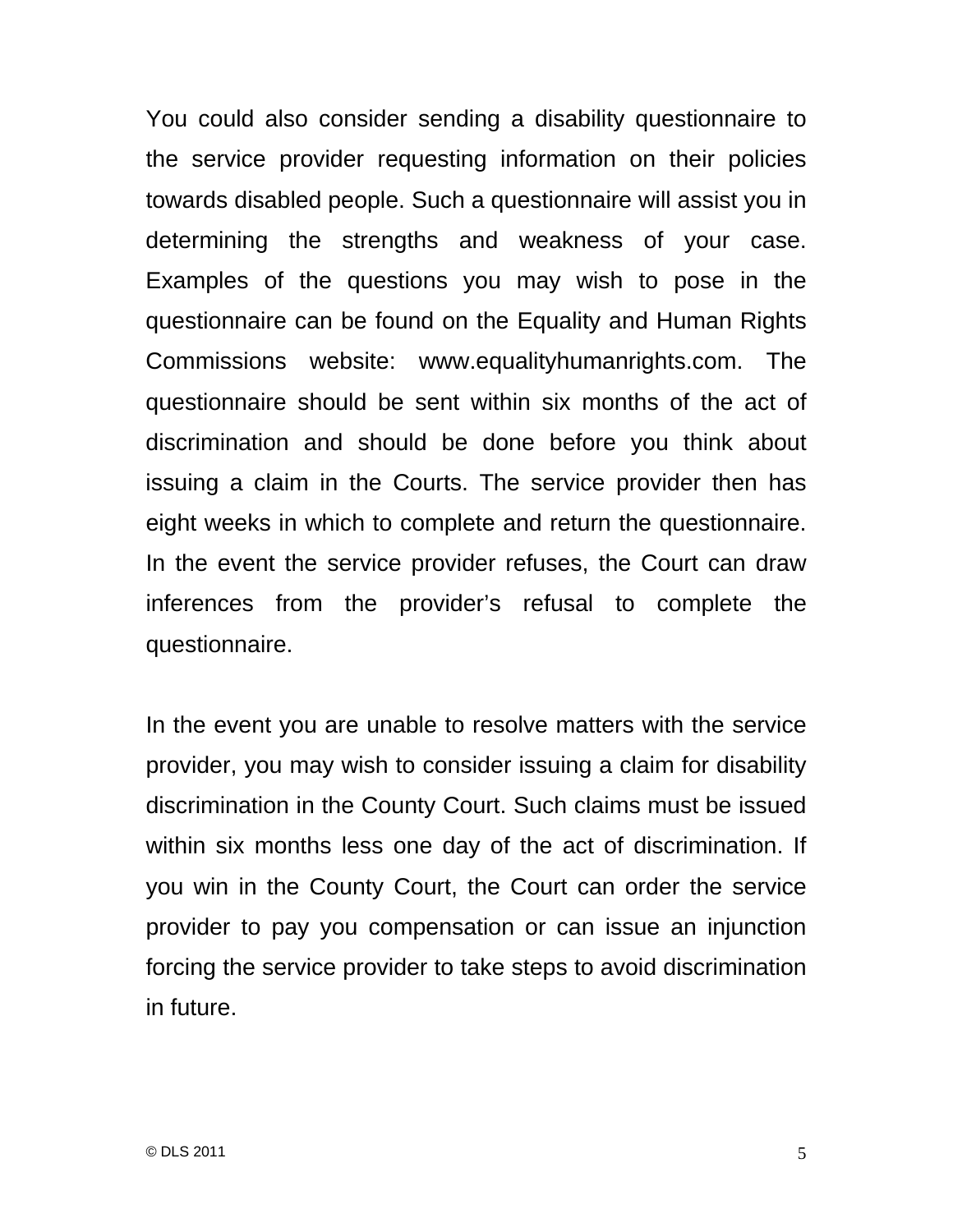If you are considering bringing a claim in the County Court, you should seek legal advice first. This is because you are at risk of costs in the County Court. This means if you lose your case, the Court can ask you to pay the service providers legal costs for defending the claim.

As an alternative to county court proceedings you can also seek redress through the Equalities Mediation Service (EMS). Cases are referred from the Equality and Human Rights Commission to EMS. EMS will contact both parties to arrange a meeting in order to try and seek an agreement between parties. The agreements can be wide ranging and include remedies which cannot be ordered by the Court, such as asking the organisation to apologise. Other remedies include compensation and a requirement for organisations to change its policies and procedures to prevent discrimination from occurring again in future. If an agreement is reached through EMS it will be in 'full and final settlement'. This means you then cannot pursue the same matter through the County Court. If you are unable to reach an agreement through mediation then you may still be able to pursue the matter through the County Court. If you have tried mediation through EMS and it has failed, your deadline to submit a claim to the County Court is extended by a further three months. However, this must be agreed with the Equality and Human Rights Commission. In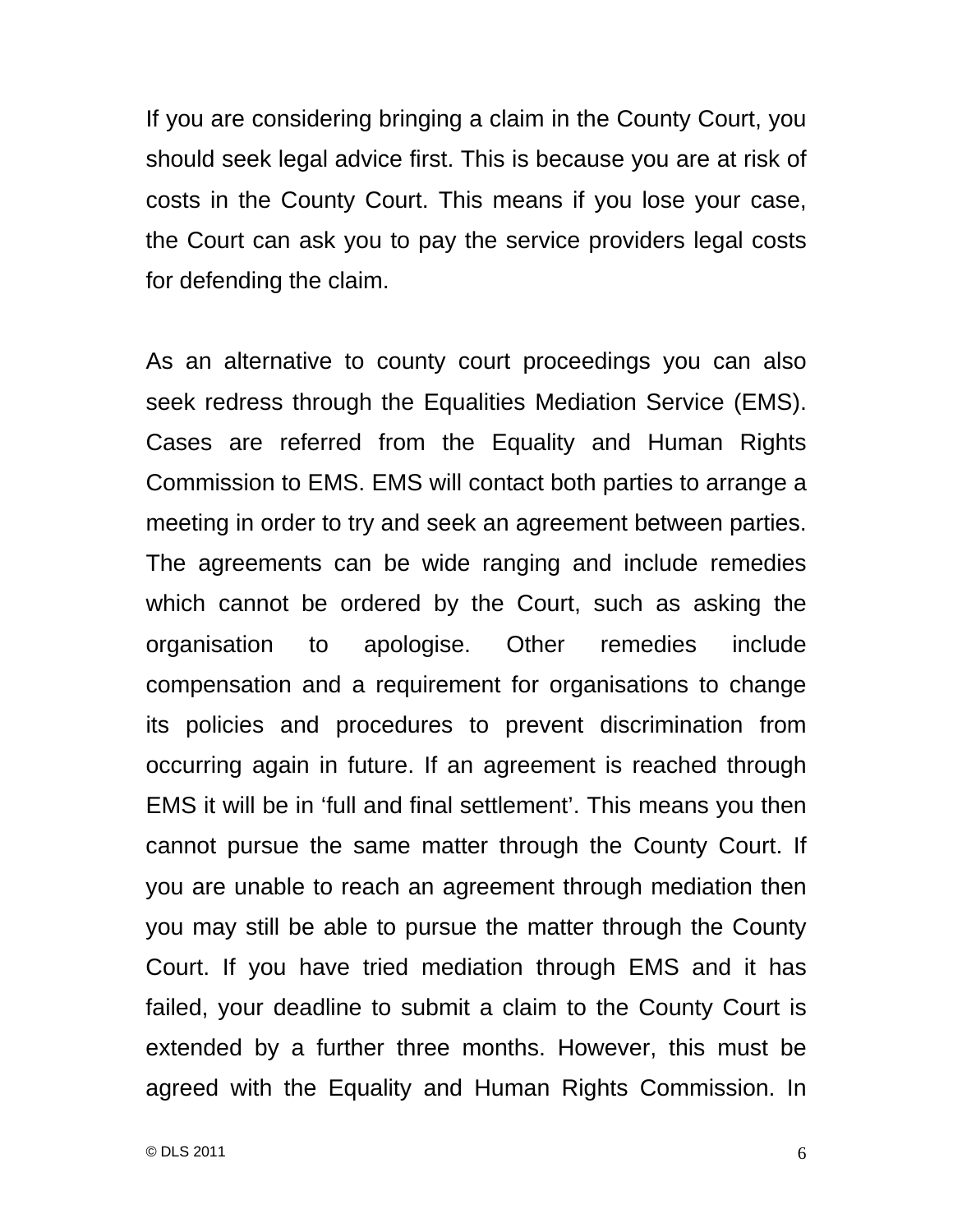order to seek assistance through EMS, please see details at the end of this factsheet.

### How can I get help?

If your income is low, and you do not have much money saved, you may be able to get free advice and assistance from a specialist discrimination law solicitor under what is known as the 'Legal Help Scheme'.

This scheme covers the cost of some of the legal work involved in making a discrimination claim. However, it does not cover all costs. In particular, it does not cover the cost of having a lawyer attending court. If you need someone to go to court with you then you can apply for Legal Aid.

To find a specialist disability discrimination solicitor in your area who can provide help under the free Legal Help Scheme, you can contact the **Legal Services Commission** on **0845 608 1122** or search its database on the internet at: **www.clsdirect.org.uk**.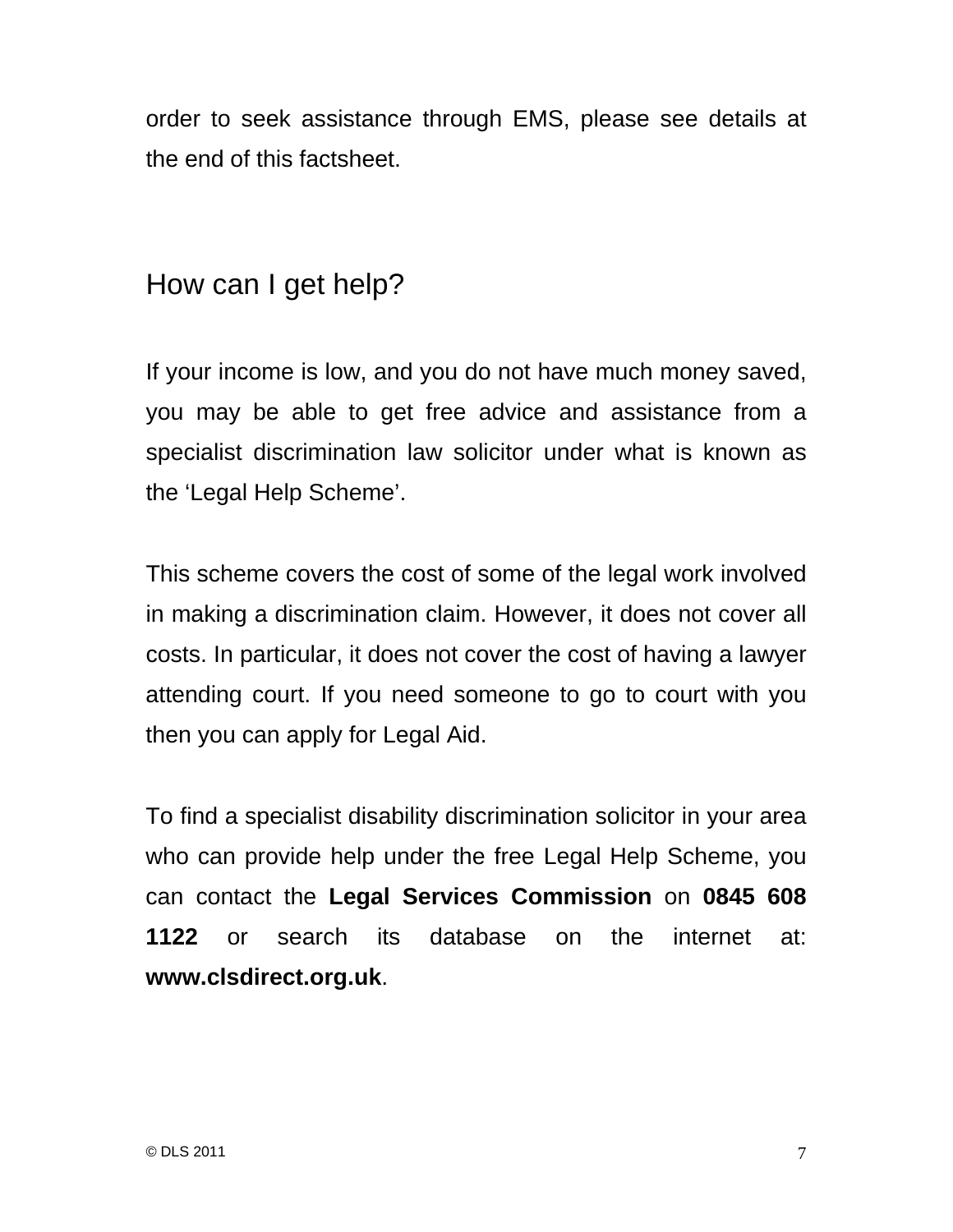Some solicitors may also be prepared to represent you on a 'no win, no fee' basis. For more information about solicitors you should contact the **Law Society** on **020 7242 1222**.

Law Centres and Citizens Advice Bureaux may also be able to help you free of charge. Details about the Law Centre nearest to you are available from the **Law Centres Federation**. Details of your local CAB can be obtained via the **National Association of Citizens' Advice Bureaux**. Contact details for these organisations can be found at the back of this guide.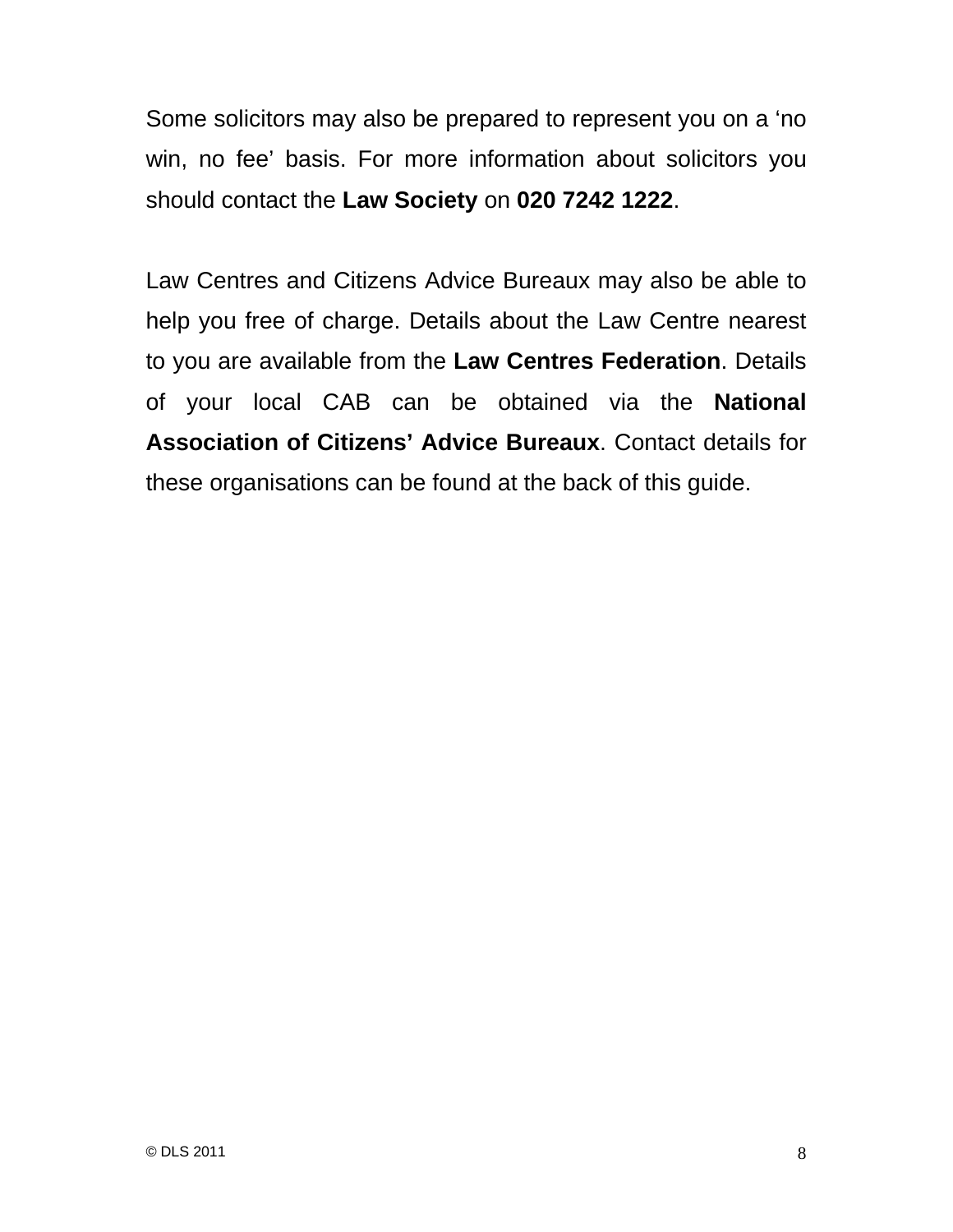## Useful organisations

#### **The Disability Law Service**

Disability Law Service is a registered charity offering free confidential legal advice on disability discrimination to disabled people. It is able to take on certain cases on behalf of disabled people.

In addition to disability discrimination advice, it can also offer advice in the following other categories of law: community care, employment and welfare benefits.

39–45 Cavell Street **Whitechapel** London E1 2BP Telephone: **020 7791 9800** Fax: **020 7791 9802** Textphone: **020 7791 9801** Email: **advice@dls.org.uk**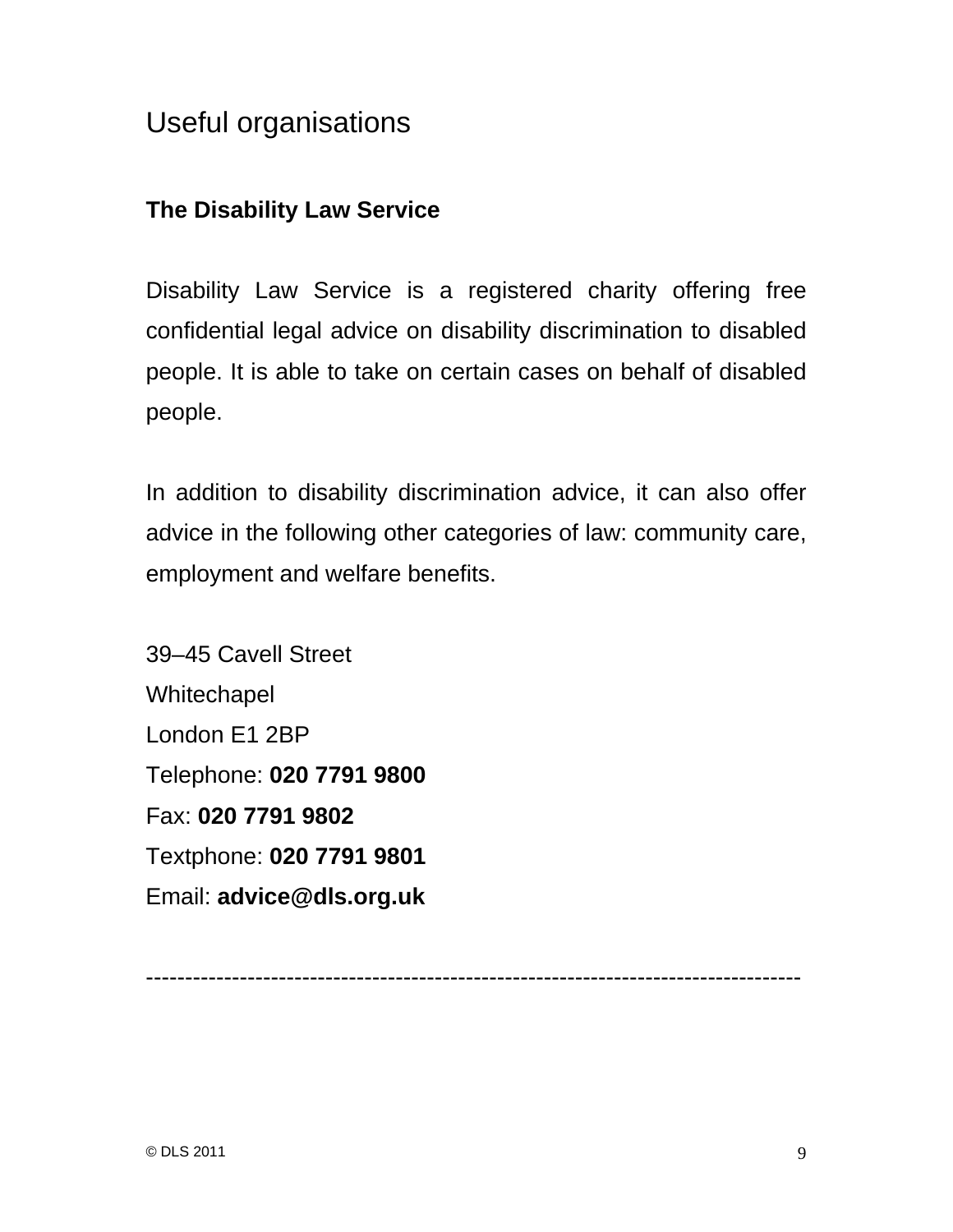#### **Equality and Human Rights Commission**

The Equality and Human Rights Commission is a national organisation set up by the Government to monitor and tackle discrimination. It operates a telephone helpline for people with discrimination problems. The Equality and Human Rights Commission also publishes many useful guides and leaflets, which can be obtained via its helpline. In some cases, the Equality and Human Rights Commission will advise and represent people who have discrimination claims.

#### **Equality and Human Rights Commission England**

Equality and Human Rights Commission Helpline Freepost RRLL-GHUX-CTRX Arndale House Arndale Centre Manchester M4 3EQ Telephone: **0845 604 6610** Minicom: **0845 604 6620** Fax: **0845 604 6630** Website: **www.equalityhumanrights.com** 

Opening times: Monday, Tuesday, Thursday, Friday 9am–5pm; Wednesday 9am–8pm (last call taken at 7:45pm)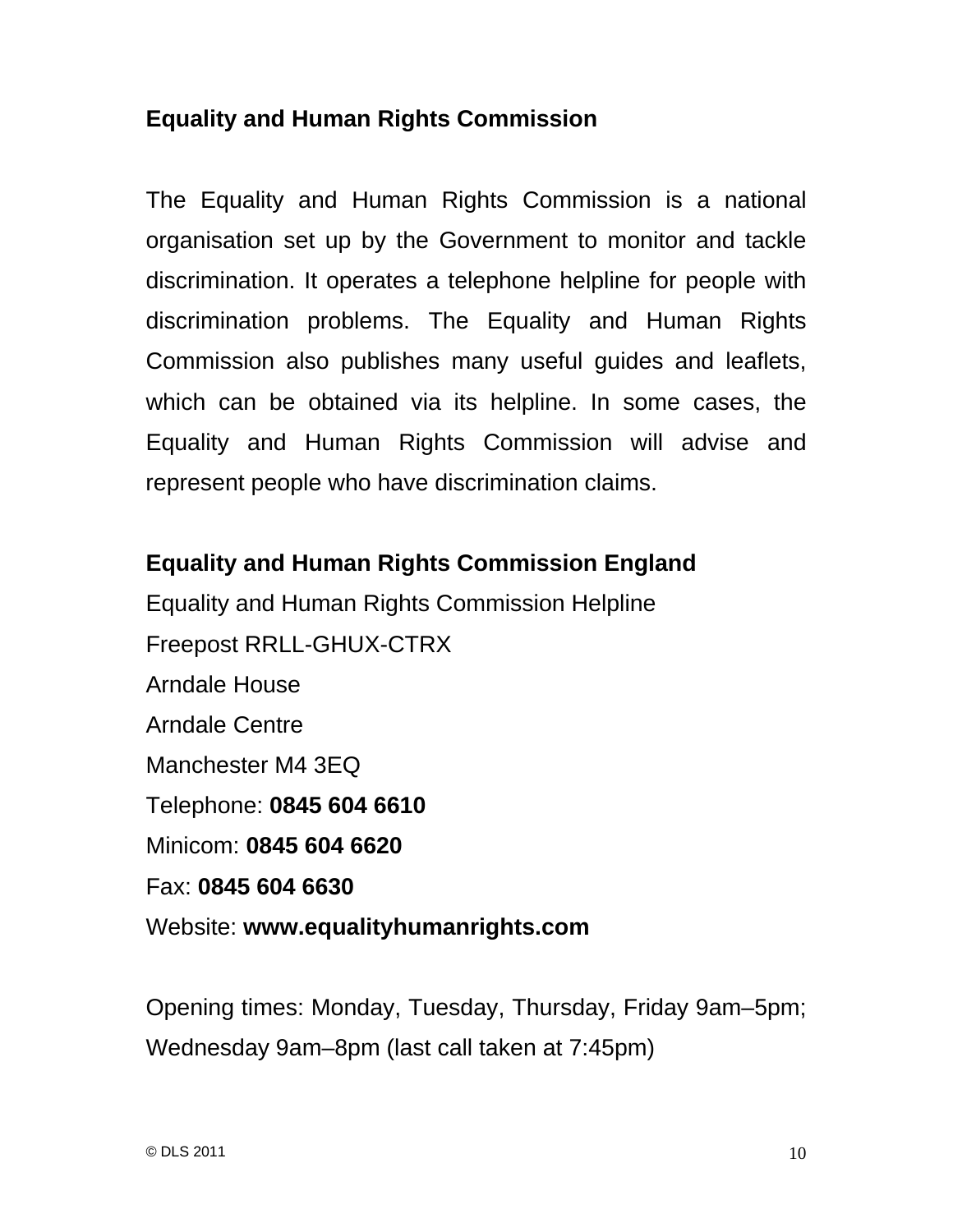#### **Equalities Mediation Service**

#### **Mediation Works**

16 Queen Street **Wellington Shropshire** TF1 1EH

Telephone: **01952 224285**  Fax: **01952 224289** Email: **ems@mediation-works.co.uk**  Website: **www.equalities-mediation.org.uk/** 

This can offer an alternative means of resolving disputes without requiring recourse to the courts. A referral to this service must be made through the Equalities and Human Rights Commission, please see contact details above.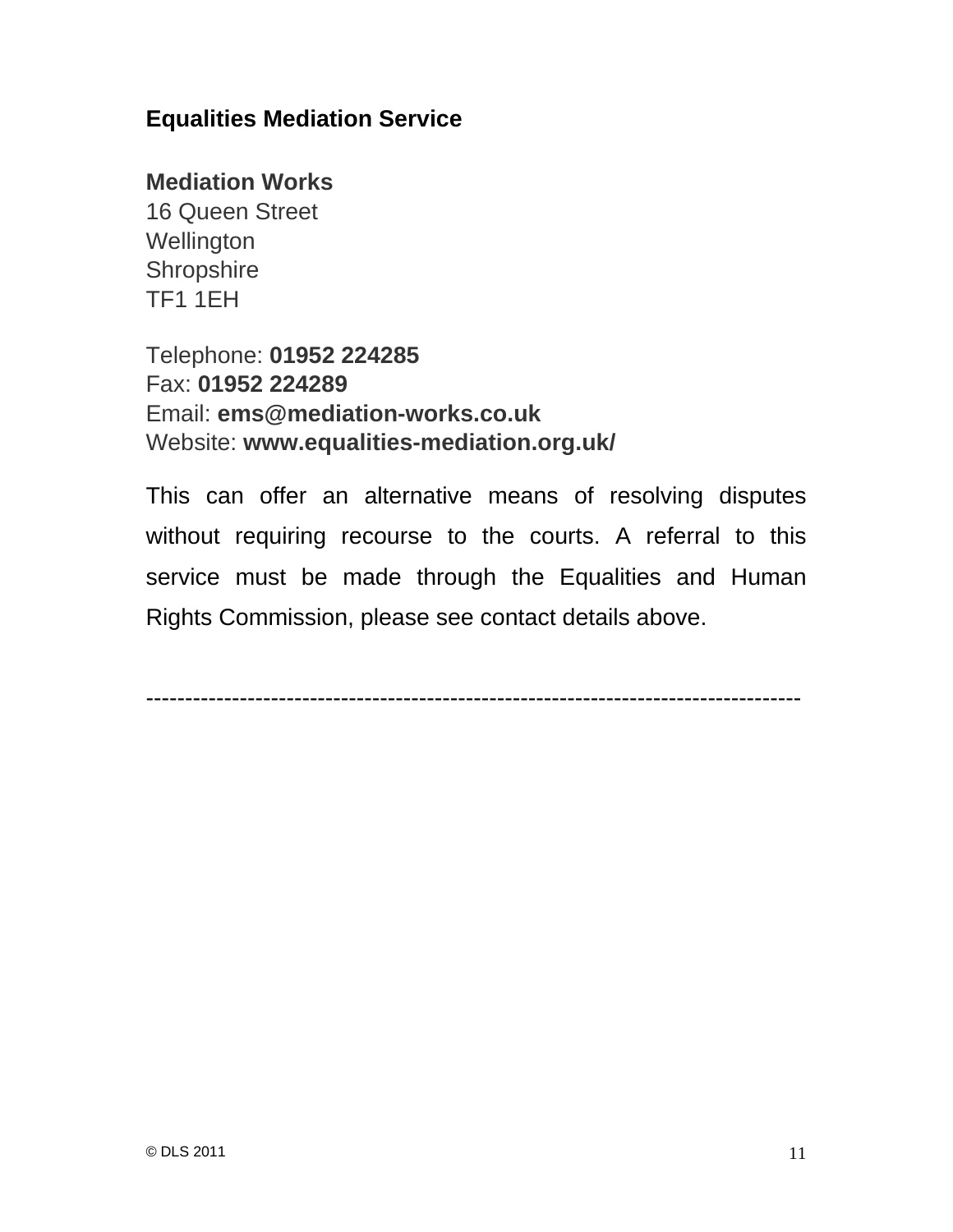#### **Legal Services Commission**

The LSC can give contact details of solicitors and other organisations that can advise and assist you, subject to eligibility, under the free Legal Help Scheme.

29–37 Red Lion Street London WC1R 4PP Telephone: **0845 608 1122** Website: **www.clsdirect.org.uk** 

------------------------------------------------------------------------------------

#### **RADAR**

Offers legal advice on the DDA.

12 City Forum 250 City Road London EC1V 8AF Telephone: **020 7250 3222**  Textphone: **020 7250 0123**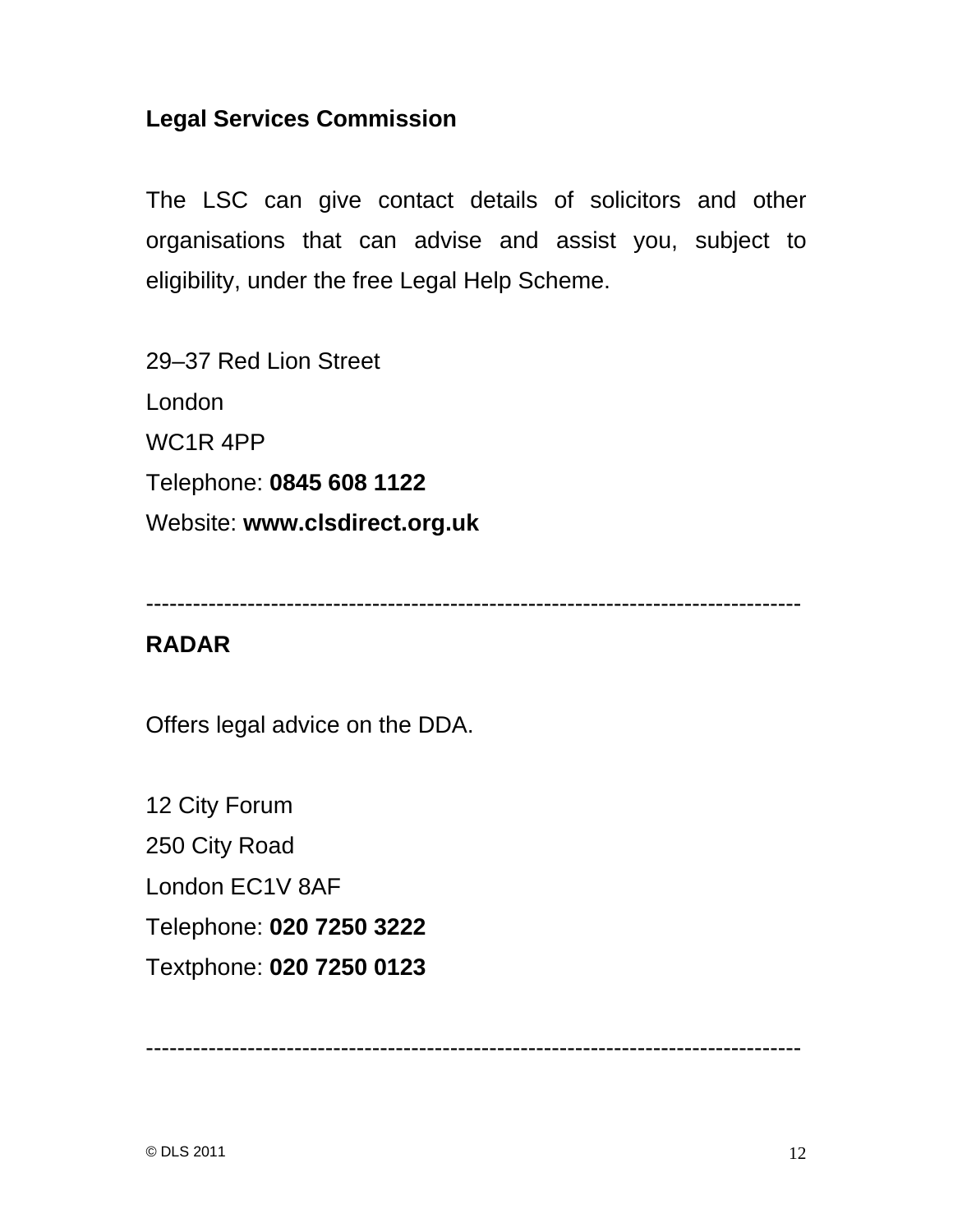#### **RNIB**

Offers legal advice to people with visual impairments.

224 Great Portland Street London W6 9DG Telephone: **020 7388 1266** 

------------------------------------------------------------------------------------

#### **The Law Centres Federation**

Provides details of local Law Centres which can give legal advice and assistance with disability discrimination claims.

Duchess House 18–19 Warren Street London W1P 5DB Telephone: **020 7387 8570**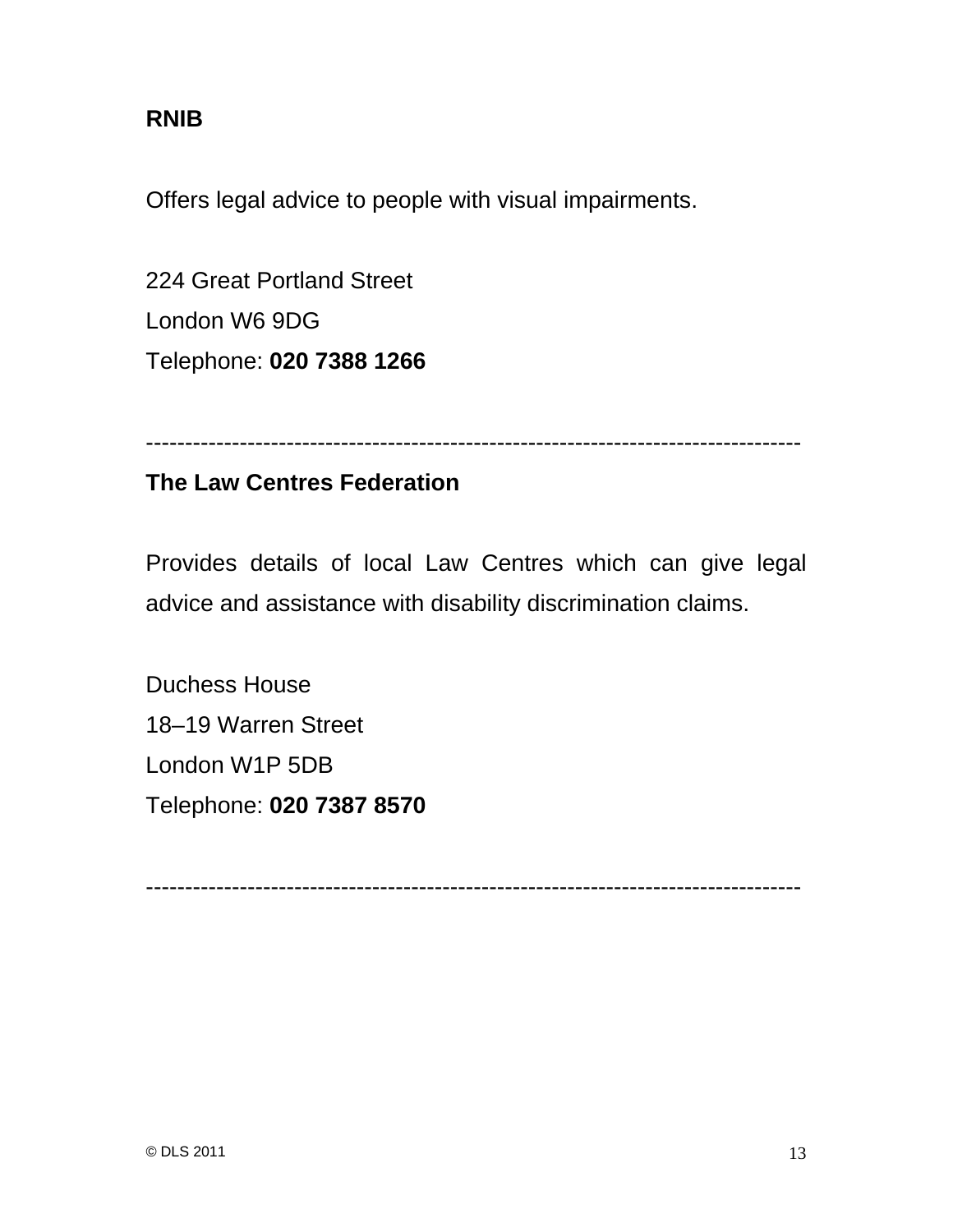**National Association of Citizen's Advice Bureaux** (also known as 'Citizens Advice')

Provides details of local CABs which can give legal advice and assistance with employment claims.

Myddleton House 115–123 Pentonville Road London N1 9LZ Telephone: **020 7833 2181**  Fax: **020 7833 4371**  Website: **www.nacab.org.uk** 

#### **The Law Society**

Provide details of solicitors who can advise on discrimination and employment cases.

Ipsley Court Berrington Close Redditch Worcestershire B98 0TD Telephone: **020 7242 1222**  Website: **www.lawsociety.co.uk** 

<sup>------------------------------------------------------------------------------------</sup>